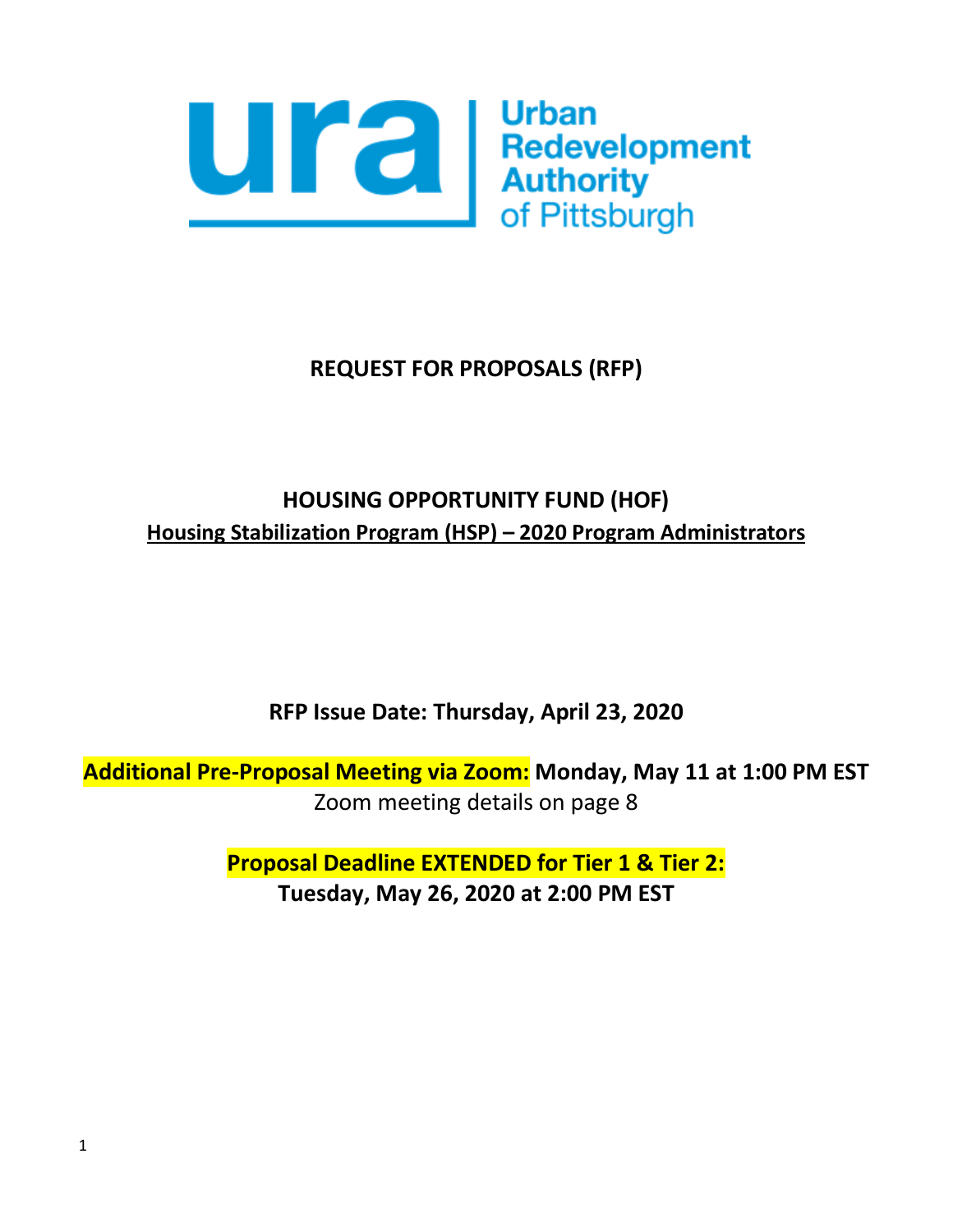# **Contents**

| VII. |                                                                      |
|------|----------------------------------------------------------------------|
|      |                                                                      |
|      |                                                                      |
|      |                                                                      |
|      |                                                                      |
|      |                                                                      |
|      |                                                                      |
|      |                                                                      |
|      |                                                                      |
|      | MINORITY AND WOMEN-OWNED BUSINESS ENTERPRISE PARTICIPATION (MWBE) 10 |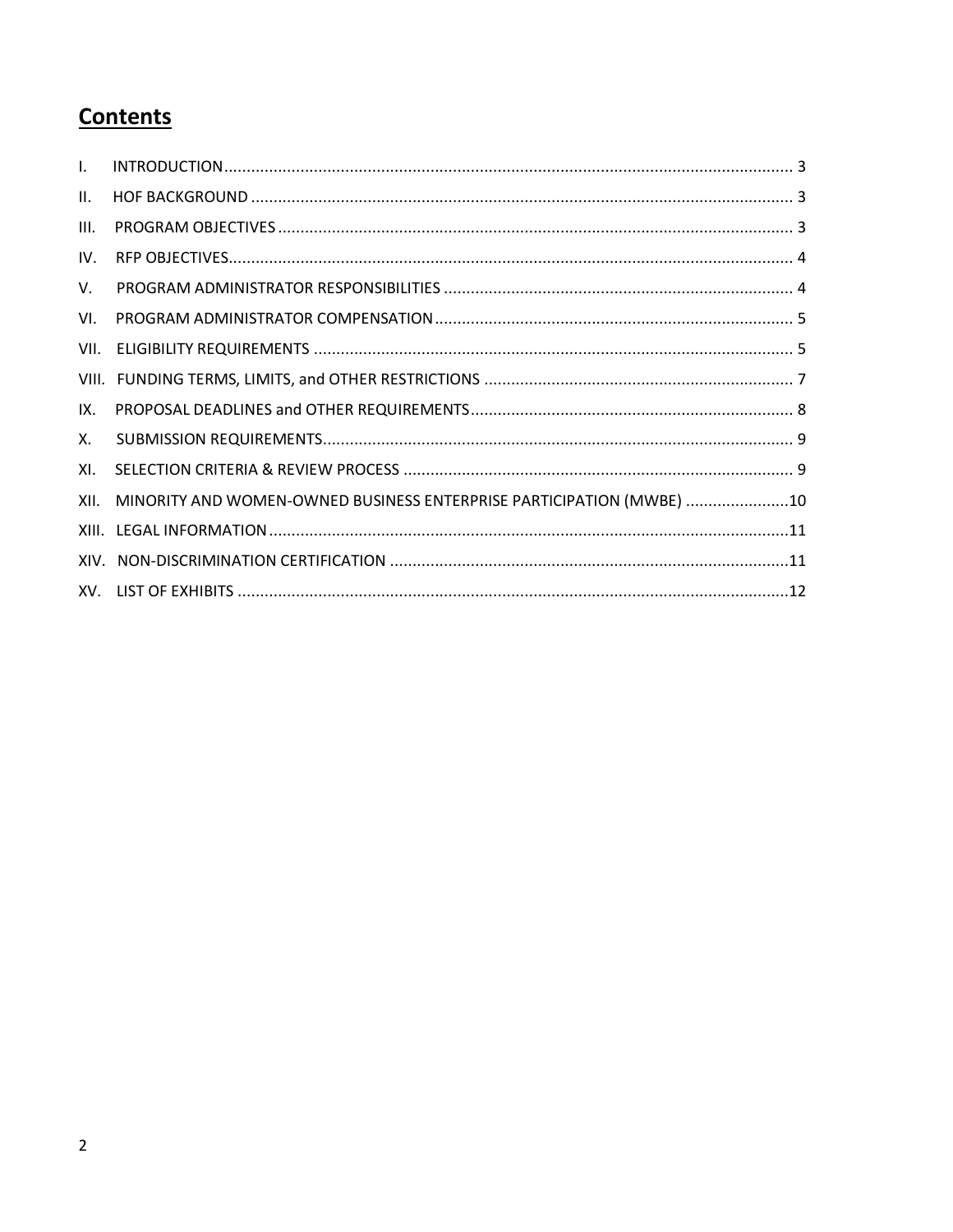#### **I. INTRODUCTION**

The Urban Redevelopment Authority of Pittsburgh (URA) requests proposals from not-for-profit service agencies and/or legal clinics to provide Program Administration services for its 2020 Allocation Year Housing Opportunity Fund (HOF) Housing Stabilization Program (HSP).

#### **II. HOF BACKGROUND**

The HOF is a housing trust fund that was established by the City of Pittsburgh (City) to support the development and preservation of affordable and accessible housing within the City of Pittsburgh. The City of Pittsburgh is committing \$10 million per year until 2030 to fund HOF programs and projects. Funds appropriated to the HOF are to be invested in accordance with an Annual Allocation Plan (AAP) created by the HOF Advisory Board (Advisory Board) and approved by City Council and the Governing Board (Governing Board). The URA Board of Directors serves as the HOF's Governing Board. The Advisory Board is comprised of 17 people appointed by the Mayor to four-year staggered terms. Please see below for HOF HSP funding allocations by year.

| <b>Housing Stabilization Program</b> |                            |  |  |
|--------------------------------------|----------------------------|--|--|
| <b>Funding Year</b>                  | <b>HOF Funds Allocated</b> |  |  |
| 2018                                 | \$750,000                  |  |  |
| 2019                                 | \$800,000                  |  |  |
| 2020                                 | \$1,015,000                |  |  |

For the 2020 funding year, HOF has allocated funds to the following programs: Down Payment and Closing Cost Assistance Program, Homeowner Assistance Program, Housing Stabilization Program, Rental Gap Program, and For-Sale Development Program.

For the 2020 Fiscal Year, \$1,015,000 has been allocated for the HOF HSP.

# **Definitions**

For the purposes of this RFP, the following terms shall mean:

- URA refers to Urban Redevelopment Authority of Pittsburgh
- HOF refers to Housing Opportunity Fund
- HSP refers to Housing Stabilization Program
- Recipients refers to HSP household fund recipients
- Program Administrators refers to nonprofit agencies

Additional funds outside HOF may be used to supplement this program. Funds may include but are not limited to CDBG, ESG, and additional Local, State, and Federal Funds. The URA reserves the right to modify program guidelines based on funding source requirements and pending URA Board of Directors approval.

#### **III. PROGRAM OBJECTIVES**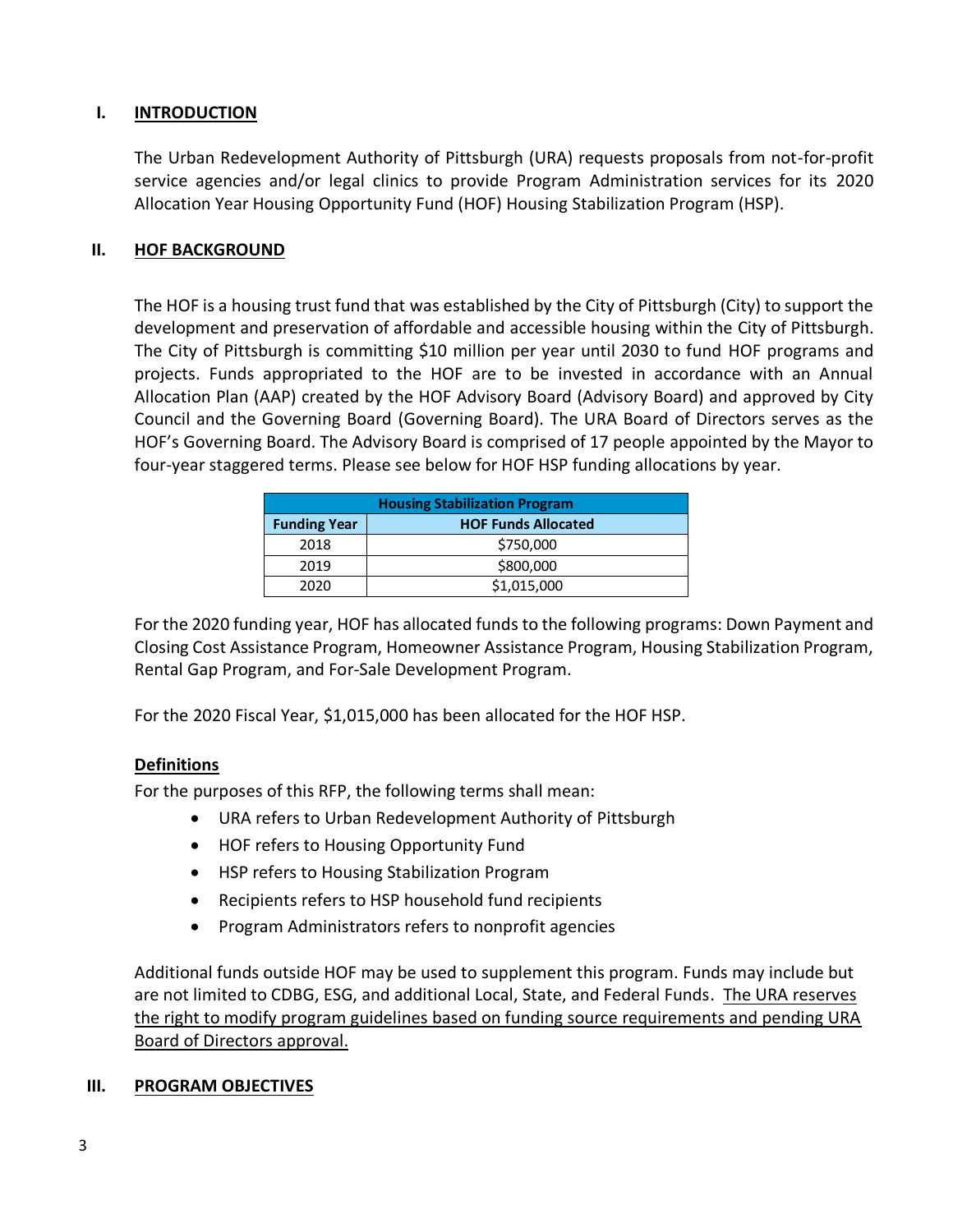The main objective of the HOF HSP is to provide one-time or short-term funding to individuals and families who are facing a temporary financial difficulty and need short-term rental or mortgage assistance to regain financial sustainability. HSP helps renters and homeowners avoid eviction, foreclosure, and homelessness by assisting with rent and utilities in arrears, and in cases where a household may need to move to a more affordable unit, assist with application fees, first and last month's rent, security deposits, mortgage assistance and legal fees. The maximum support a recipient may receive is \$3,000 including legal services and/or administrative services; assistance will not extend beyond three (3) months. The program will also allow for legal eviction prevention services including legal consultation and representation for eviction defense and/or related supportive services. A recipient/household may only participate in the HSP one (1) time during a five (5) year period.

To view the original HOF HSP Program Guidelines that were approved by the URA Board of Directors in 2018, please refer to **[EXHIBIT A](file://///ura-fs/share/HOUSHOME/Housing%20Opportunity%20Fund/RFPs/2020%20Allocation/HSP%20Program%20Administrators/Exhibits/Exhibit%20A%20-%20HSP%20Guidelines%2011.2.2018.pdf)**. To view the most recent HSP Program Process Guidelines for the 2020 funding year, please refer to **[EXHIBIT B](Exhibits/Exhibit%20B%20-%20HOUSING%20STABILIZATION%20PROGRAM%20PROCESS%20GUIDE_Updated%205.4.20.pdf)**.

# **IV. RFP OBJECTIVES**

The purpose of this RFP is to solicit Program Administrators to apply for and administer HOF HSP funds. The URA will enter into contracts with the Program Administrators and reimburse them for costs incurred on a per household basis upon completion of work.

Program Administrators must request payments on the proper URA form(s) and include all necessary documentation. A list of necessary documentation may be found in **[EXHIBIT](Exhibits/Exhibit%20C%20-%20Necessary%20Documentation%20for%20HSP.pdf) C**. The payment request must include information about the recipient helped (including income information) and must include copies of all checks paid to landlords, utility companies, mortgage companies, and magistrate. The URA will only reimburse for approved costs incurred once all documentation is received.

Program Administrators may expect to be reimbursed within 2-4 weeks upon submission of appropriate URA forms, but this may take up to 60 days.

# **V. PROGRAM ADMINISTRATOR RESPONSIBILITIES**

- a) Schedule in-person meetings and perform full HSP intake appointment.
- b) Coordinate the Housing Habitability Standards inspection for each unit with the URA's Construction Advisor.
- c) Determine the package of assistance and services which are appropriate for the household's circumstances, leading to successful housing stabilization.
- d) Make payments to verified creditors.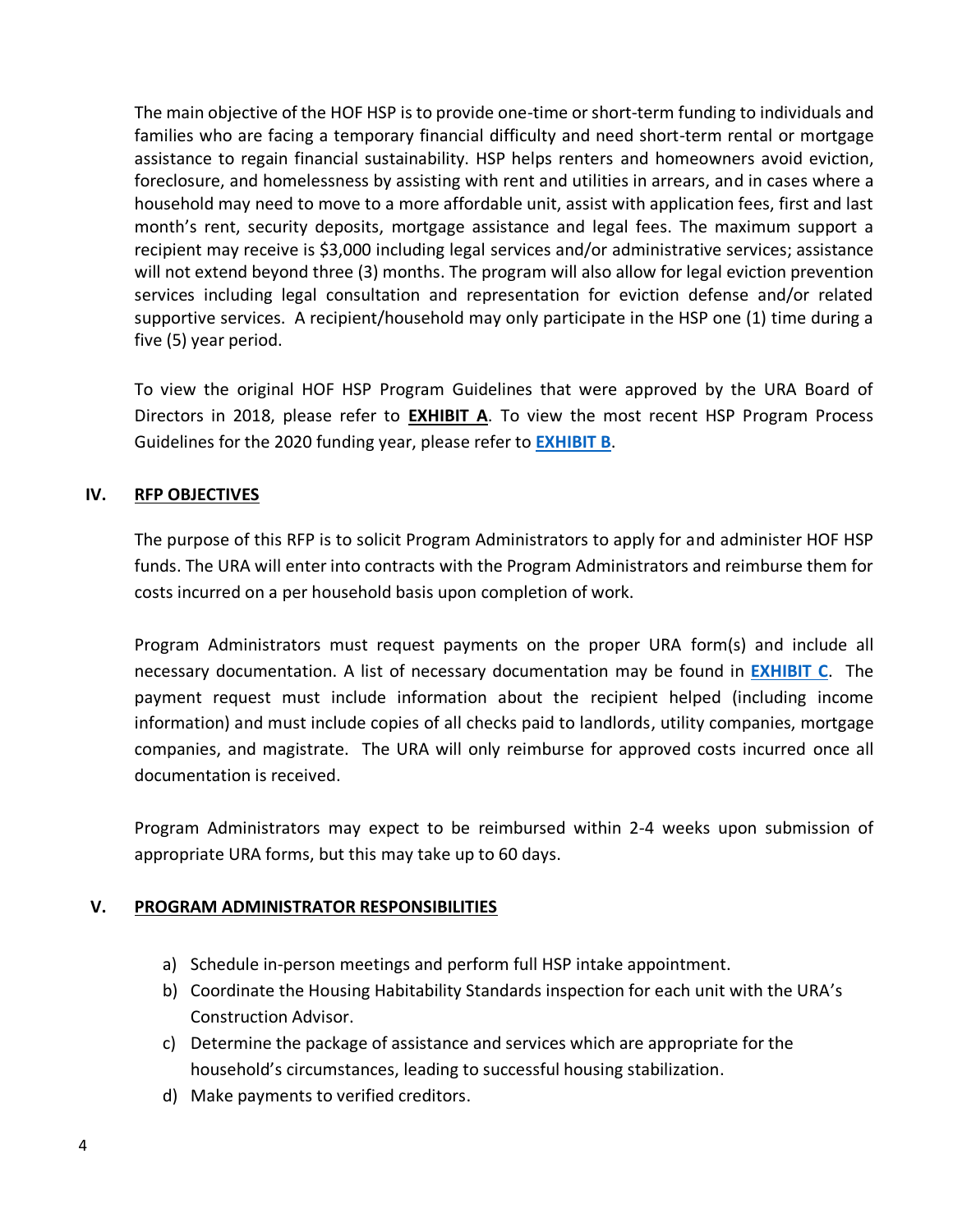- e) Submit reimbursement forms and necessary documentation to URA on a monthly basis, in a timely manner.
- f) Provide supportive services to household, as appropriate.
- g) Monitor household success, including housing stability:
	- i. For one-time and/or long-term assistance  $-$  at least three (3) contacts, at one (1) month, three (3) months, and six (6) months post assistance;
	- ii. Reporting of outcome of legal representation in eviction defense;
	- iii. Engaging with the Client during their time of assistance prior to the Follow-Up Assessments.
- h) Terminate support when no longer needed or when household is no longer meeting program participation requirements.
- i) Maintain digital or hardcopies of all HSP documentation for a minimum of 12 years.
- j) Provide monitoring reports to URA on a quarterly basis or as requested.
- k) Comply with routine site visits by URA staff.

Program Administrators who are awarded under this RFP may be subject to Section 3 of the Housing and Urban Development Act of 1968, as amended, 12 U.S.C. 1701U (Section 3)

a) The purpose of Section 3 is to ensure that employment and other economic opportunities generated by HUD assistance or HUD-assisted projects covered by Section 3, shall, to the greatest extent feasible, be directed to low and very-low income persons, particularly persons who are recipients of HUD assistance for housing.

To review the full Provisions and Procedures Pertaining to Compliance with Section 3 of the Housing and Urban Development Act of 1968, see **[EXHIBIT D](Exhibits/Exhibit%20D%20-%20CDBG%20Section%203.pdf)**.

# **VI. PROGRAM ADMINISTRATOR COMPENSATION**

Program delivery funds may be provided to nonprofit Program Administrators for reasonable and necessary program delivery expenses such as an allocation for staff time.

- a. Program delivery funds must not exceed 25% of the total contract that the Program Administrator has with the URA and must be clearly documented.
- b. Program delivery funds will be budgeted annually and paid either on a monthly or quarterly basis.

# **VII. ELIGIBILITY REQUIREMENTS**

Households receiving assistance under HOF HSP must meet the requirements below:

#### **a. Recipient Requirements:**

i. Each household must reside in the City or plan on relocating within City limits.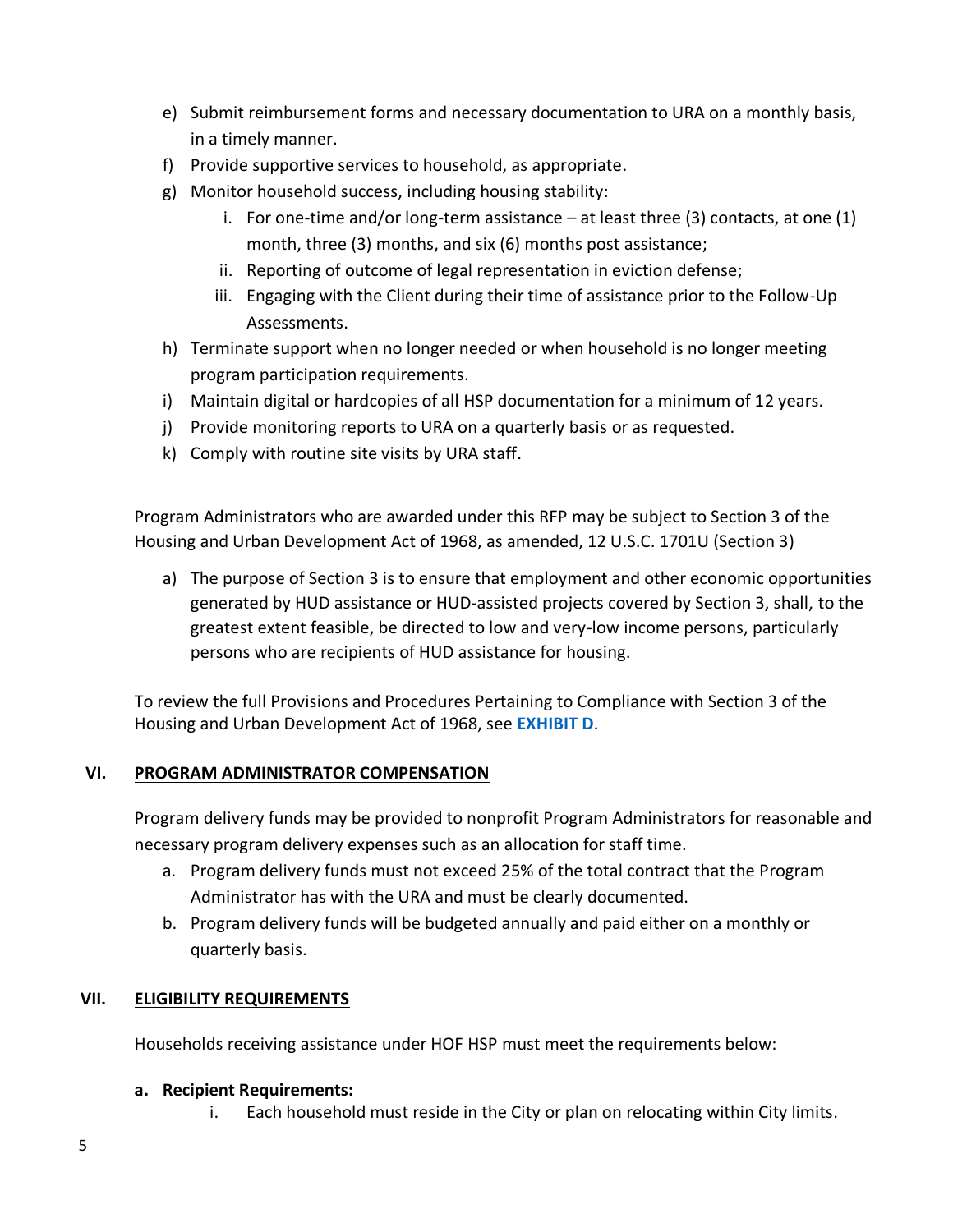- ii. The annual gross household income of each renter must be at or below 30% or 50% of the Pittsburgh Area Median Income (AMI) with adjustments made for family size. The annual gross household income of each homeowner must be at or below 30%, 50% or 80% of the Pittsburgh AMI. (Refer to **[EXHIBIT E](Exhibits/Exhibit%20E%20-%202020%20AMI.pdf)** for AMI Chart). The income limit will be specified and set in the funding award.
- iii. Determination of the recipient's annual income shall be based on current income projected from the date of application. Annual income should be based on the gross income from all sources before taxes or withholding from all household members who are not minors or full-time students.
- iv. Each household must demonstrate that it is in a housing crisis which can be successfully addressed through one-time or short-term assistance to stabilize the household's circumstances.
- v. If the Program Administrator determines that the recipient/household is able to pay up to 30% of their monthly income towards their rent and utility expenses while they are being serviced by the program, the recipient must do so to be eligible for program funds.

# **b. Property Requirements:**

Residences that will house the recipient must meet the following requirements:

- i. Each property must be a permanent structure used primarily for year-round residential use.
- ii. Eligible properties must be located inside the City.
- iii. Eligible properties must pass a Housing Habitability Standards inspection conducted by the URA if the unit inspected is not HACP or Section 8
- iv. Eligible properties must have no outstanding City, School District, and County real estate tax obligations and/or the owner must be on a payment plan.

# **c. Required and Eligible Uses of Funding for Recipients (Households):**

- i. **Program Administrators will specify in their applications if they will be providing rental assistance, mortgage assistance, or both**, and which of the following two (2) types of funding support they will administer: One-Time Funding Support and/or On-Going Funding Support (not to exceed three (3) months).
- ii. One-Time Funding Support may include the following:
	- a) Move-in assistance which may include:
		- First month's rent
		- Last month's rent
		- Security deposit
		- Application Fees
	- b) Utilities in arrears (if the funding source allows)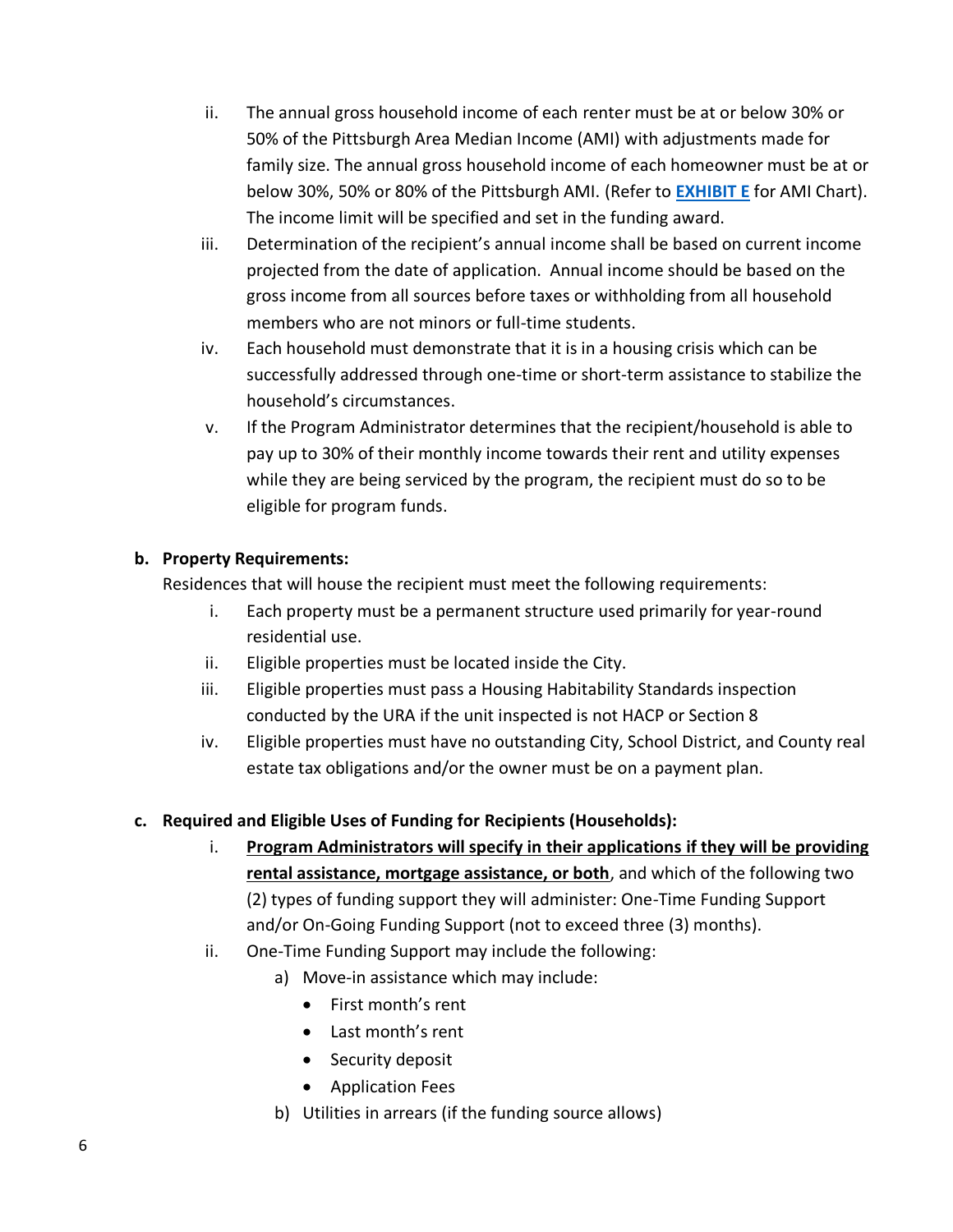c) Rent in arrears

# Mortgage Assistance

- iii. On-Going Funding Support may include the following:
	- a) Rent subsidy, not to exceed three (3) months
	- b) Mortgage assistance, not to exceed three (3) months
	- c) Legal services throughout the eviction process
	- d) Legal fees related to court
- iv. All funding will be provided as a grant.
- v. All payments will be made by the Program Administrator. The URA will reimburse the Program Administrator, upon receipt of the Invoice and its proper supporting documentation.

# **d. Required and Eligible Uses of Funding for Supportive and/or Legal Services:**

Short-Term Assistance: Housing stabilization funds are designed to provide short-term intervention. Assistance will not extend beyond three (3) months. Program Administrators are encouraged to work with recipients to find long-term support if (and as soon as) it becomes clear that short-term support will not be enough to meet the recipient's need.

i. Program Administrators should specify in their applications what supportive services they will provide including but not limited to legal consultation and representation for eviction defense.

# **VIII. FUNDING TERMS, LIMITS, and OTHER RESTRICTIONS**

# **Funding Type**

Funding to social service providers to administer the HSP to households facing eviction.

# **Limits and Other Requirements**

There is \$1,015,000 available for this program in the 2020 HOF allocation year. There is an additional \$1,000,000 available for emergency rental assistance and an additional \$1,000,000 available for mortgage assistance from the Community Development Block Grant- Coronavirus (CDBG-CV) as authorized under the federal Coronavirus Aid, Relief, and Economic Security (CARES) Act. The maximum award to a service provider will be up to \$400,000. The maximum assistance available to a household through this program is \$3,000. The service provider needs to calculate a 25% overhead request in its proposed amount in the RFP. If the proposer is a legal clinic, instead of an overhead calculation, the proposer must show hourly rates.

# **Payments and Procedures**

Program Administrators must request payments on the proper URA form for a specified dollar amount. The payment request must include information about the household helped (including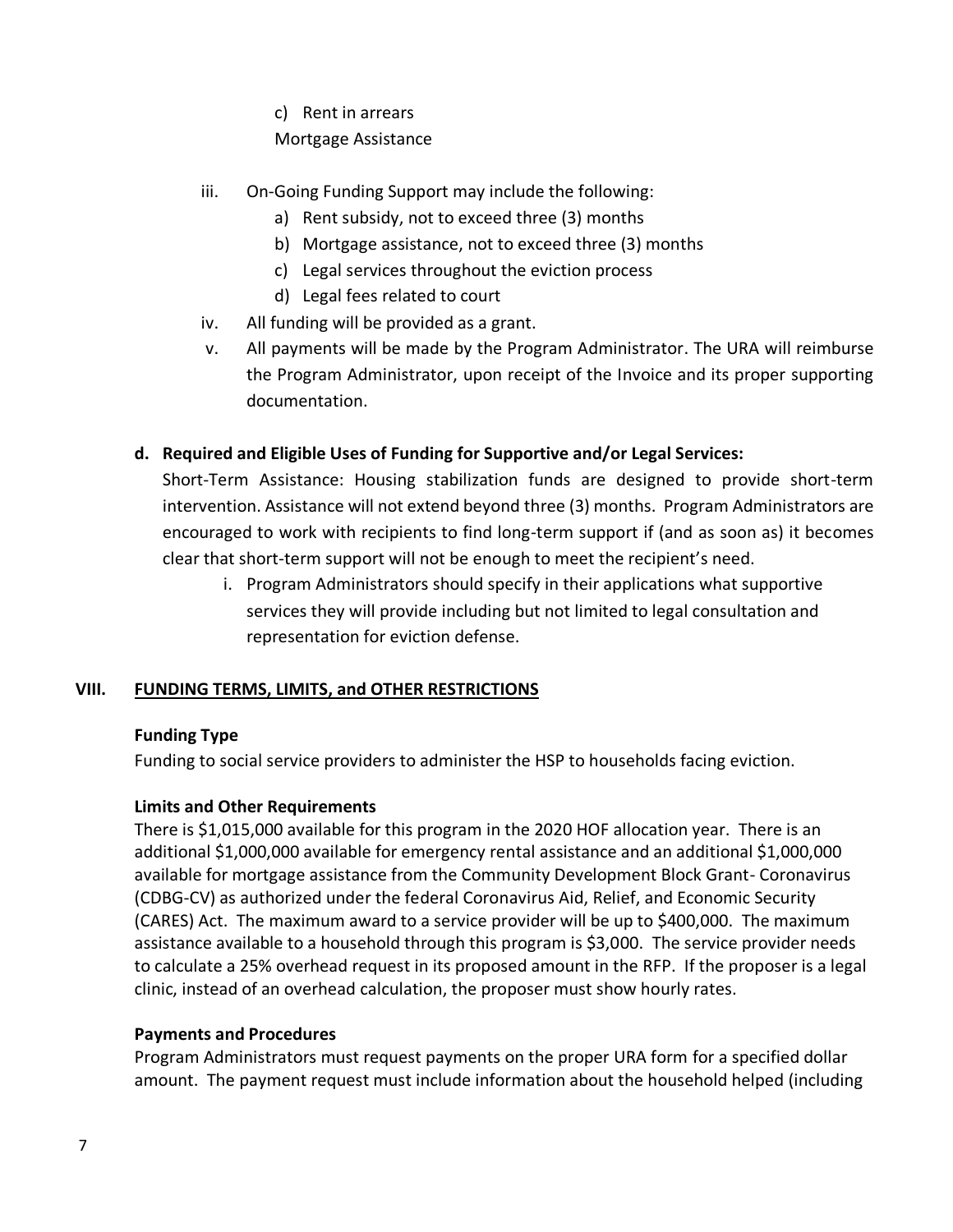income information) and must include copies of all checks paid to landlords and/or lien holders. The URA will only reimburse for approved costs incurred.

#### **IX. PROPOSAL DEADLINES and OTHER REQUIREMENTS**

#### **Important Bid Notification Announcement**

Please note that the URA is using Public Purchase as its bid notification and RFP Question and Answer (Q&A) platform. In addition to following the Submission Requirements, respondents must also register at: [https://www.publicpurchase.com/gems/register/vendor/registeri](https://www.publicpurchase.com/gems/register/vendor/register)n order to submit questions for response.

See **Addendum A** – Instructions for Registering on Public Purchase.

#### **RFP Anticipated Timeframe\***

| <b>RFP TIER 1 - For existing HSP Administrators</b> |                                        |  |
|-----------------------------------------------------|----------------------------------------|--|
| <b>RFP Issue Date</b>                               | Thursday, April 23, 2020               |  |
| <b>EXTENDED Proposal Deadline</b>                   | Tuesday, May 26, 2020 at 2:00 p.m. EST |  |

#### **\*Dates subject to change**

| <b>RFP TIER 2 - For new HSP Administrators</b> |                                        |  |  |
|------------------------------------------------|----------------------------------------|--|--|
| <b>RFP Issue Date</b>                          | Thursday, April 23, 2020               |  |  |
| <b>Voluntary Pre-Proposal Meeting via</b>      | Monday, May 11, 2020 at 1:00 p.m. EST  |  |  |
| Zoom                                           | (Meeting details below)                |  |  |
| <b>EXTENDED Proposal Deadline</b>              | Tuesday, May 26, 2020 at 2:00 p.m. EST |  |  |

**\*Dates subject to change**

#### **Pre-Proposal Meeting**

A non-mandatory Pre-Proposal Meeting will be held on Monday, May 11<sup>th</sup> at 1:00 PM EST via Zoom. This meeting serves as an opportunity to have questions answered about the RFP, submission process, the HOF HSP guidelines, etc.

All questions and answers from the Pre-Proposal Meeting will be posted on Public Purchase. Pre-Proposal Meeting Details: Monday, May 11<sup>th</sup>, 2020, 1:00 PM EST **Zoom Meeting Link**: <https://zoom.us/j/91046999040?pwd=TzFtMEpIbkZBSXF0V0ZVc1NRMVZOUT09> **Meeting ID**: 910 4699 9040 **Password (required)**: 412 **One tap mobile** : +13017158592,,91046999040# **Dial in by phone**: +1 929 205 6099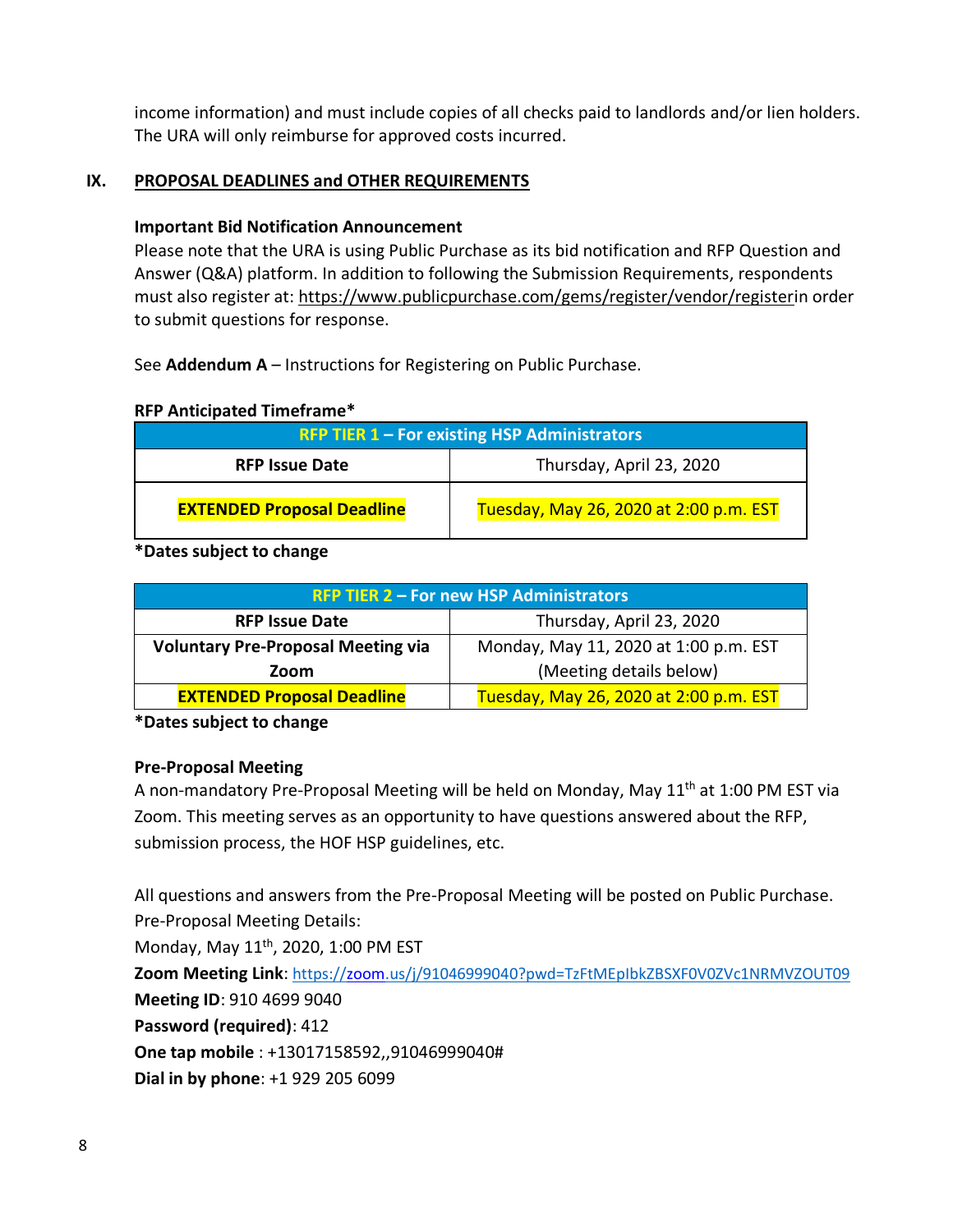# **Additional Information**

Additional information regarding the URA may be found on the URA's website at [www.ura.org.](http://www.ura.org/)

# **X. SUBMISSION REQUIREMENTS**

All application submissions are to include a completed HOF HSP Administrator Application Narrative (**[EXHIBIT F](Exhibits/Exhibit%20F%20-%202020%20Application%20Narrative.docx)**) and all attachments listed in the Attachments Checklist (**[EXHIBIT G](Exhibits/Exhibit%20G%20-%20Attachments%20Checklist.pdf)**).

The Application Narrative is comprised of the following sections:

- i. Eligibility Checklist
- ii. Organization Information
- iii. Organizational Experience
- iv. Readiness to Proceed
- v. Financial Capacity
- vi. Approach to Providing Social Services and Financial Planning
- vii. Additional Information (Optional)

All sections of the Application Narrative must be completed to the best of the applicant's ability to be considered a complete application.

# **All submissions must be electronically submitted to [hof@ura.org](mailto:hof@ura.org)**

# **XI. SELECTION CRITERIA & REVIEW PROCESS**

Fully completed applications will be evaluated in accordance to the Scoring Criteria for the HOF HSP (**[EXHIBIT H](Exhibits/Exhibit%20H%20-%20HSP%20Scoring%20Criteria.xlsx)**) after which URA staff will present the application for funding to the HOF Advisory Board.

# **a. Applications will be evaluated using the criteria below:**

- i. Feasibility Criteria
	- a) Readiness to Proceed
	- b) Organizational Experience
	- c) Financial Capacity
	- d) Approach to Providing Social Services

# **b. Preference will be given to Program Administrators who:**

- i. Provides service citywide
- ii. Have the ability to front all payments to the households and invoice the URA on a reimbursable basis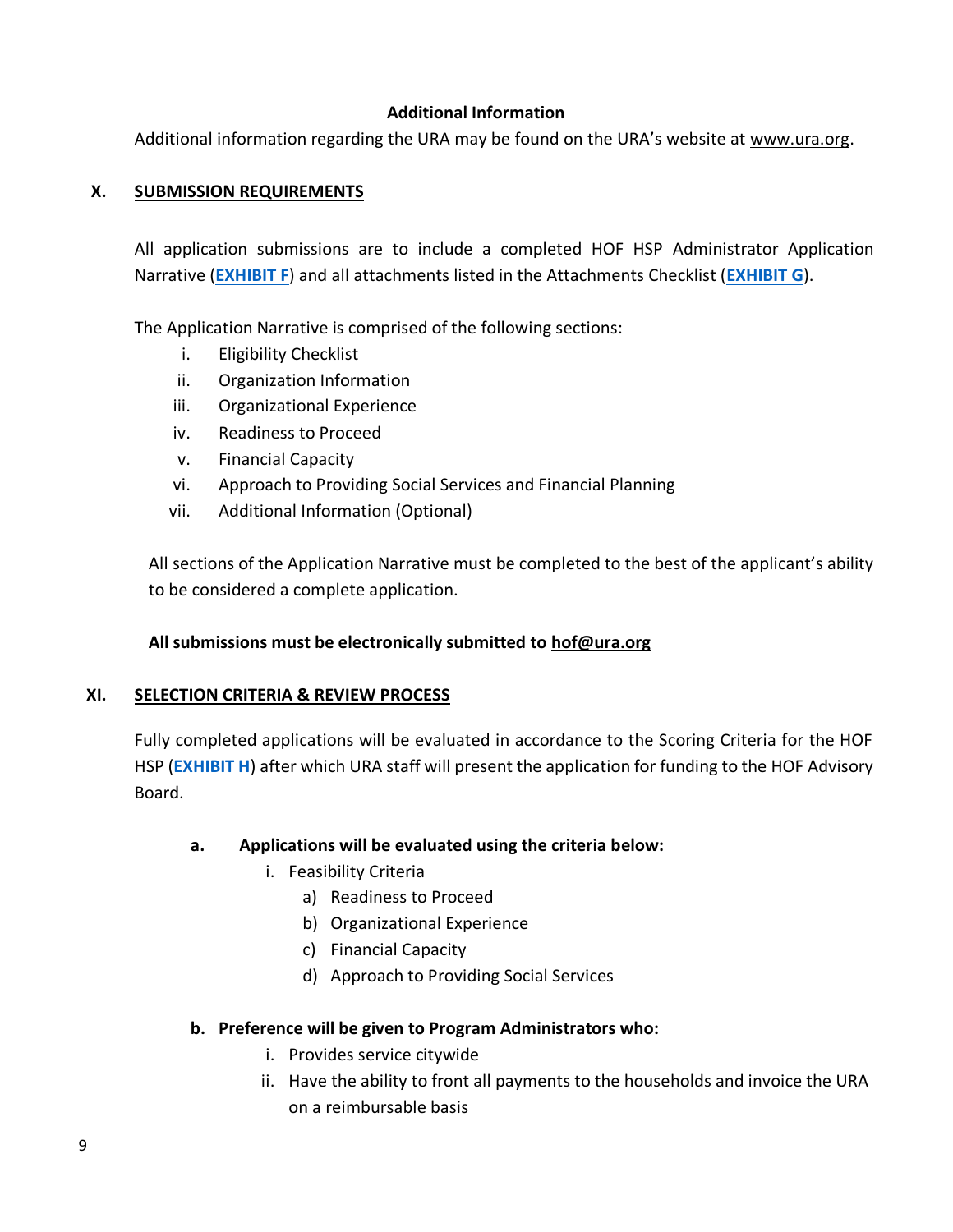#### **c. Application Review**

After the May 26, 2020 Tier 1 and Tier 2 proposal deadline, all proposals for Program Administrators will be evaluated by HOF staff, upon which a recommendation for 2020 HOF Housing Stabilization Program Administrators will be presented to the HOF Advisory Board. Upon Advisory Board approval, selected Program Administrators will then be recommended to the HOF Governing Board for approval.

HOF Housing Stabilization funds are not guaranteed to any proposer, regardless of the Proposal Scoring Criteria score, and are subject to availability. Additionally, the URA may enter into contracts up to the total amount of HSP funds available for 2020.

#### **d. Guidelines**

The HOF Governing Board may approve and disapprove awards to Program Administrators in accordance with the HOF HSP Guidelines and this RFP.

#### **e. Deadlines**

The Program Administrator must meet URA deadlines for submission of documents at each stage of the proposal process. Failure to meet the deadlines may result in the cancellation of the proposal and/or Program Administrator's loss of a priority position for Housing Stabilization funding.

# **f. Written Commitment Letter**

Approval shall be evidenced by a written commitment to the Program Administrator.

#### **g. Withdrawal of Application**

Respondents may withdraw their Housing Stabilization proposal at any time before final approval by giving written notice to the URA. The respondent shall bear any costs incurred for items related to their response.

# **XII. MINORITY AND WOMEN-OWNED BUSINESS ENTERPRISE PARTICIPATION (MWBE)**

The URA has a long history of diversity and inclusion within all its programs and activities. The URA encourages the full participation of minority and women organizations and professionals in this effort. The URA will require that all Program Administrators demonstrate a good faith effort to obtain MWBE participation in work performed in connection with this program.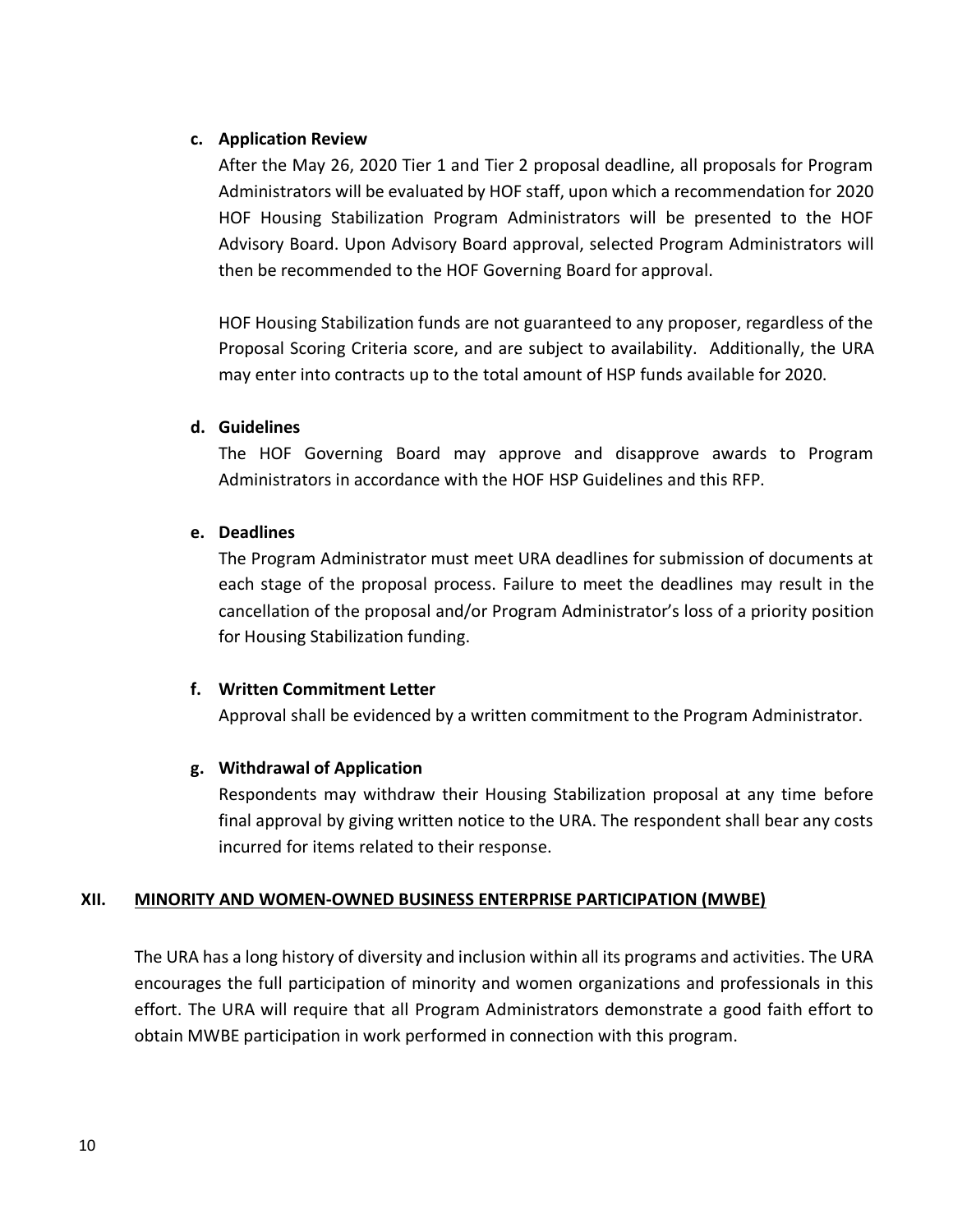In the form of a narrative state as succinctly as possible your organization's efforts to promote opportunities for MWBE professionals in your organization. MWBE participation can be satisfied by:

- a. Employment levels of minorities and/or women in the organization;
- b. Staffing of minorities and/or women on URA work;
- c. Use of minority or women-owned businesses as vendors for legal, printing, office supplies, travel, etc.; and
- d. Subcontracting with organizations owned and controlled by minorities and/or women. If this is to be done, that fact, and the name of the proposed subcontracting organizations, must be clearly identified in the submission. Following the award of a contract, no additional subcontracting will be allowed without the express prior written consent of the URA.

Any questions about MWBE standards should be directed to [mwbe@ura.org.](mailto:mwbe@ura.org)

#### **XIII. LEGAL INFORMATION**

The URA reserves the right to verify the accuracy of all information submitted. The URA shall be the sole judge as to which respondent(s) meet the selection criteria. The URA reserves the right, in its sole discretion, to reject any or all responses received, and to waive any submission requirements contained within this RFP.

By responding to this RFP, proposers acknowledge that the URA has no liability to any individual or entity related to this RFP or any proposal and/or the URA's use or nonuse of any such proposal.

#### **APPEALS COMMITTEE**

The URA will establish an Appeals Committee whose purpose is to review HOF HSP Program Guideline(s) waiver requests. The Appeals Committee will recommend approval or disapproval of the request to the Director of the HOF. The Director of the HOF can choose to accept or reject the recommendation of the Appeals Committee.

#### **CERTIFICATIONS**

In accordance with 24 CFR Part 8, the Authority certifies its compliance with the provisions of Section 504 of the Rehabilitation Act of 1973, as amended on June 2, 1988.

# **XIV. NON-DISCRIMINATION CERTIFICATION**

The URA abides by all applicable laws and regulations regarding nondiscrimination and refrains from discriminating on the basis of age, race, color, religious creed, ancestry, national origin, sex,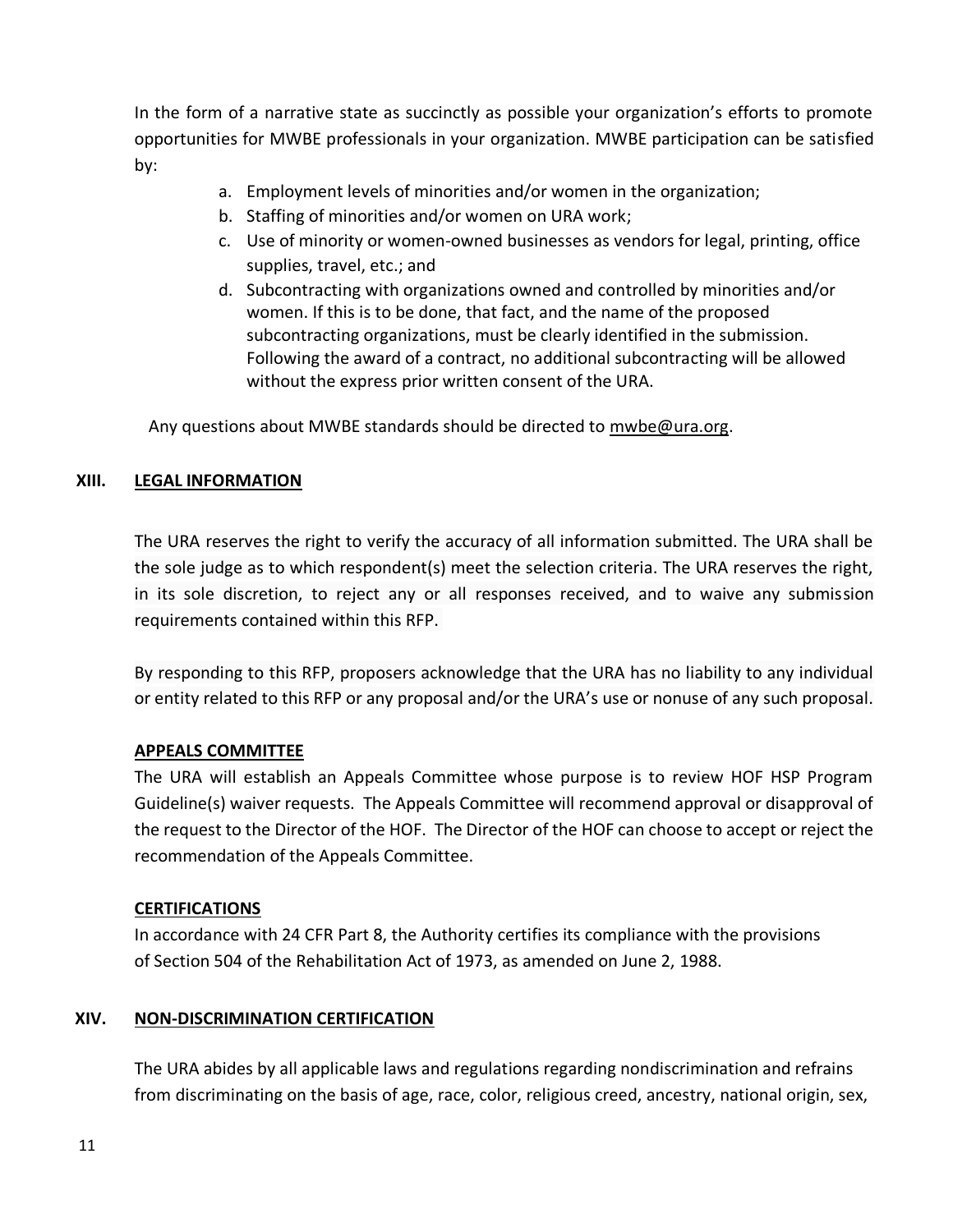sexual orientation, gender identity, gender expression, political or union affiliation, and/or disability. No person shall be excluded from participation in, be denied the benefits of, or otherwise be subjected to discrimination solely on the basis of any of the above factors under the loan and grant programs operated by the URA.

#### **XV. LIST OF EXHIBITS**

EXHIBIT A – [2018 HOF HSP Program Guidelines](Exhibits/Exhibit%20A%20-%20HSP%20Guidelines%2011.2.2018.pdf) EXHIBIT B - 2020 HOF HSP Program Process Guide EXHIBIT C - Necessary Documentation EXHIBIT D – [CDBG Section 3](Exhibits/Exhibit%20D%20-%20CDBG%20Section%203.pdf) EXHIBIT E – 2020 [Area Median Income Chart](Exhibits/Exhibit%20E%20-%202020%20AMI.pdf) **EXHIBIT F – [Application Narrative](Exhibits/Exhibit%20F%20-%202020%20Application%20Narrative.docx)** EXHIBIT G – [Attachments Checklist](Exhibits/Exhibit%20G%20-%20Attachments%20Checklist.pdf)  EXHIBIT H - [Scoring Criteria](Exhibits/Exhibit%20H%20-%20HSP%20Scoring%20Criteria.xlsx)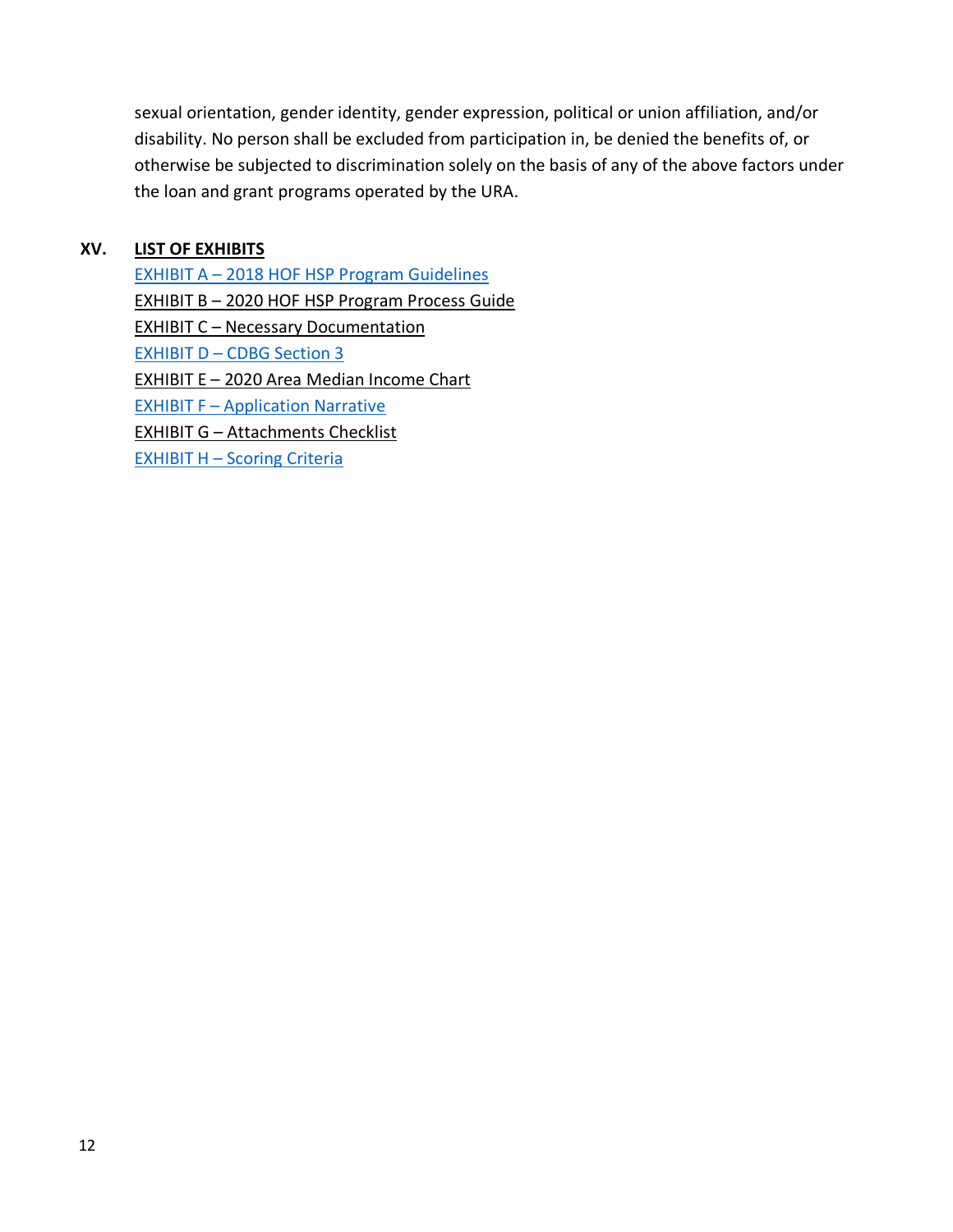#### **Instructions for Registering on Public Purchase**

Effective March 1, 2018

The Urban Redevelopment Authority of Pittsburgh (URA) is now using Public Purchase, a web-based eProcurement service, for the automatic notification and transmittal of bid solicitations and notification of proposal opportunities at no charge to vendors. Parties interested in bidding or submitting proposals on URA opportunities must register with Public Purchase.

Registration is a two-step process that requires initial registration with the Public Purchase web-based eProcurement service, followed by registration with the URA. If you are already registered with Public Purchase, proceed directly to step 2.

# **1. Register with Public Purchase:**

Use the link below to begin the registration process. It can take up to 24 hours for your account to become active. You will receive an email from [notices@publicpurchase.com](mailto:notices@publicpurchase.com) letting you know that your account has been activated. Be sure to add this email address to your contacts to avoid bid/proposal notification emails from going into your junk mail folder.

#### <https://www.publicpurchase.com/gems/register/vendor/register>

#### **2. Register with the URA:**

A. Once you have received your activation email from

Public Purchase log in to [www.publicpurchase.com](http://www.publicpurchase.com/) and accept the terms and conditions of use.

- B. Click on the "Tools" tab, followed by the "Agencies" tab.
- C. This will take you to "Search for Agencies."
	- In the box for "Agency Name," type in "Urban Redevelopment."
	- Leave the "New Agencies Since" box blank.
	- Make sure "Registration Status" reads "All."
	- Click on "Search" to bring up "Urban Redevelopment."
	- To the far right, you will see "View" and "Register."
	- Click on the "Register" link to complete your vendor registration with the URA.

# **IMPORTANT REMINDER**:

To receive email notifications on URA bid solicitation and proposal opportunities, you must select NAICS Codes that relate to your business. In your NAICS Code selection for URA specific opportunities, please be sure to include NAICS Code 237210 (Land Subdivision) for URA development opportunities.

It is important that this second part of the registration is complete, or you will not receive notifications of upcoming opportunities from the URA. It is your responsibility to keep this information up to date, particularly your contact information and email address. Please emai[l mwbe@ura.org](mailto:mwbe@ura.org) if you encounter an issue setting up your registration.